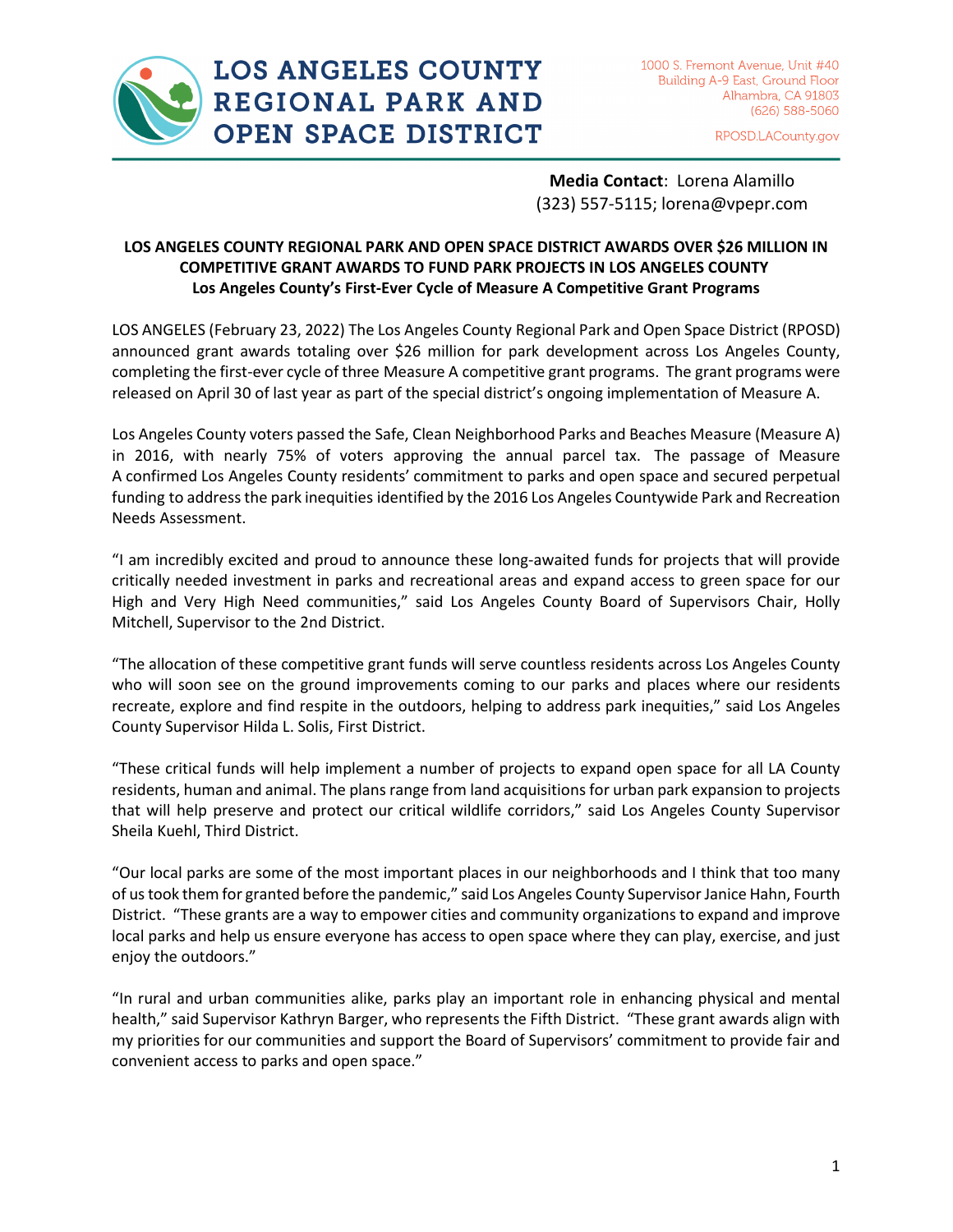

# **LOS ANGELES COUNTY** REGIONAL PARK AND **OPEN SPACE DISTRICT**

RPOSD.LACounty.gov

"The \$26 Million in Measure A grant funds being announced today are funded through taxpayer dollars to develop, enhance and provide wider access to parks, trails and open space projects, as well as boost the local economy through the creation of jobs," said Norma Edith García-González, Director of the Los Angeles County Department of Parks and Recreation and Los Angeles County Regional Park and Open Space District. "The implementation of these critical needed park, trail and open space projects throughout the County of Los Angeles will undoubtedly serve to enhance the community's well-being and provide respite and joy to children and families for years to come."

Director García-González will be announcing the grant awards at a local community park and future Measure A grant recipient located in South Gate, taking place at 10:30 am today.

Measure A has a multipronged approach to tackling the park inequity problem: a category of annually allocated funds dedicated specifically to entities in high and very high park need study areas, a Technical Assistance Program, and a commitment to set aside 30% of competitive grant funds for projects in high and very high need study areas. Of the \$26 million in competitive grants awarded, \$11 million in awards went to projects in high and very high park need study areas.

The Technical Assistance Program, or TAP, links high/very high park need entities with professional consultants at no cost to the applicants, with expertise in various park development disciplines, including community outreach and engagement, environment studies, project feasibility, planning and design, and grant writing and application. For this grant round, RPOSD awarded TAP grants to three high/very high park need cities, amounting to over \$40,000 in professional grant writing support and resulting in \$2 million in awarded funds.

The 42 applications received during the 6-month application period underwent review by a 9 member evaluation panel, and 30 were ultimately funded:

> • 11 applications totaling \$9.4 million were funded for **Natural Lands, Local Beaches, Water Conservation and Protection**, for projects that improve and protect open space, watersheds, and water resources through planning, acquisition, development, improvement, and restoration of multi-benefit parks;

• 13 applications totaling \$11.1 million were funded for **Regional Recreation Facilities, Multi-Use Trails, and Accessibility**, for acquisition, development, improvement, restoration, or rehabilitation projects that improve and protect regional recreational facilities, trails, and accessibility; and

• 6 applications totaling \$5.7 million were funded for **Parkland Acquisition**, for acquisition-only projects that meet the goals of the Natural Lands, Local Beaches, Water Conservation and Protection Competitive Grants Program or the Regional Recreation, Multiuse Trails and Accessibility Competitive Grant Programs. This program prioritizes urgent acquisitions in Study Areas with High or Very High Park Need as well as trail connections and access, wildlife corridors, and critical habitat.

Since the passage of Measure A, RPOSD has allocated \$245 million in Measure A funds to cities and park development agencies to help fund new park space, create better access to existing parks, and improve